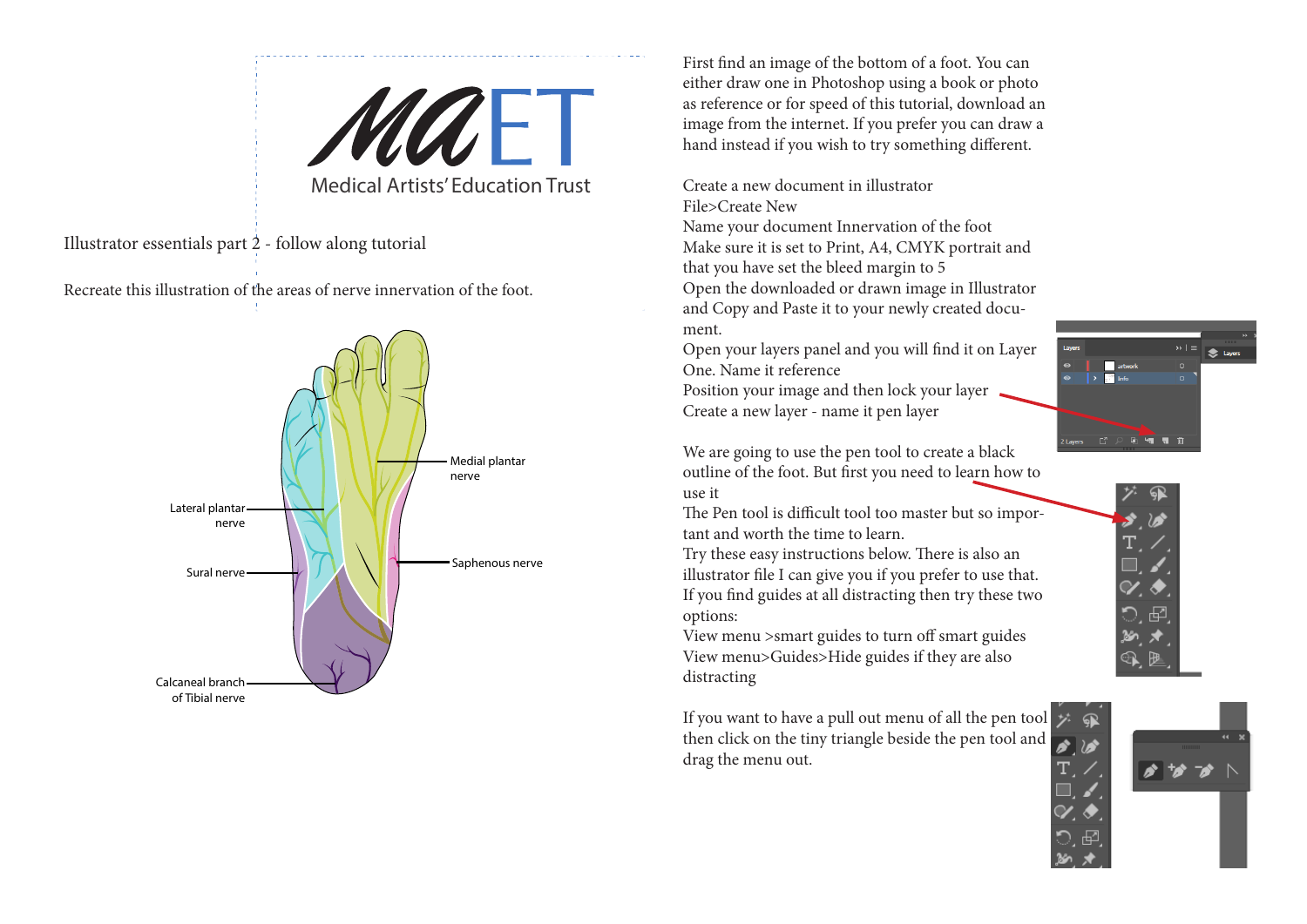

## **Part One: Constrained Paths**







## **Part One: Constrained Curves**



point at 3 to red dot at 4

point at 7 to red dot at 8



point at 11 to red dot at 12









A. Click at anchor point 1 **B.** Click at anchor point 2 C. Click at anchor point 3 D. Position cursor over anchor point at 1. When a small loop appears next to cursor, click to close the path.



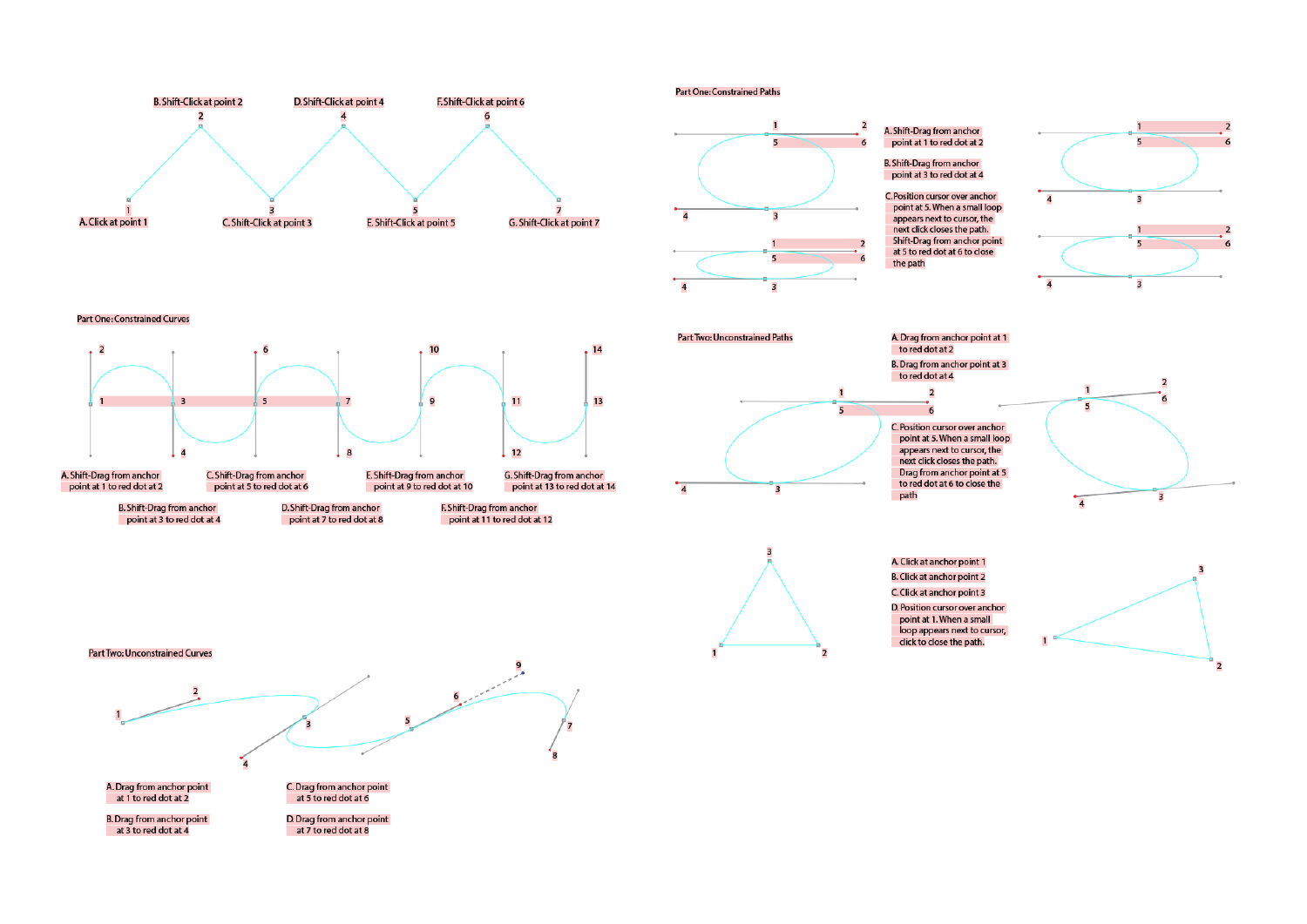## **Part One: Constrained Paths**



(Windows<sup>®</sup>: use Alt to activate the Convert Direction Point Tool) (Macintosh<sup>®</sup>: use Option to activate the Convert Direction Point Tool)





E. Position cursor over anchor point at 9. When a small loop appears next to cursor, the next click closes the path. Click and drag from anchor point at 9 to red dot at 10 to close the path

F. Then Option-drag (Macintosh<sup>®</sup>) or Alt-drag (Windows<sup>e</sup>) from handle at 11 to blue dot at 12

G. Press the Ctrl key (Windows) or Command key (Macintosh) to select the direct selection tool and drag a marquee around anchor point at 5. When a handle appears at 6, Option-drag (Macintosh) or Alt-drag (Windows) from handle at 6 to blue

Once you have mastered the pen tool then start creating your outline around the foot. Make sure you have the Fill OFF

Delete all your previous scribbing and make sure you are on layer 2 and the foot layer below is locked

Remember to change the line width to something more bold if you need.

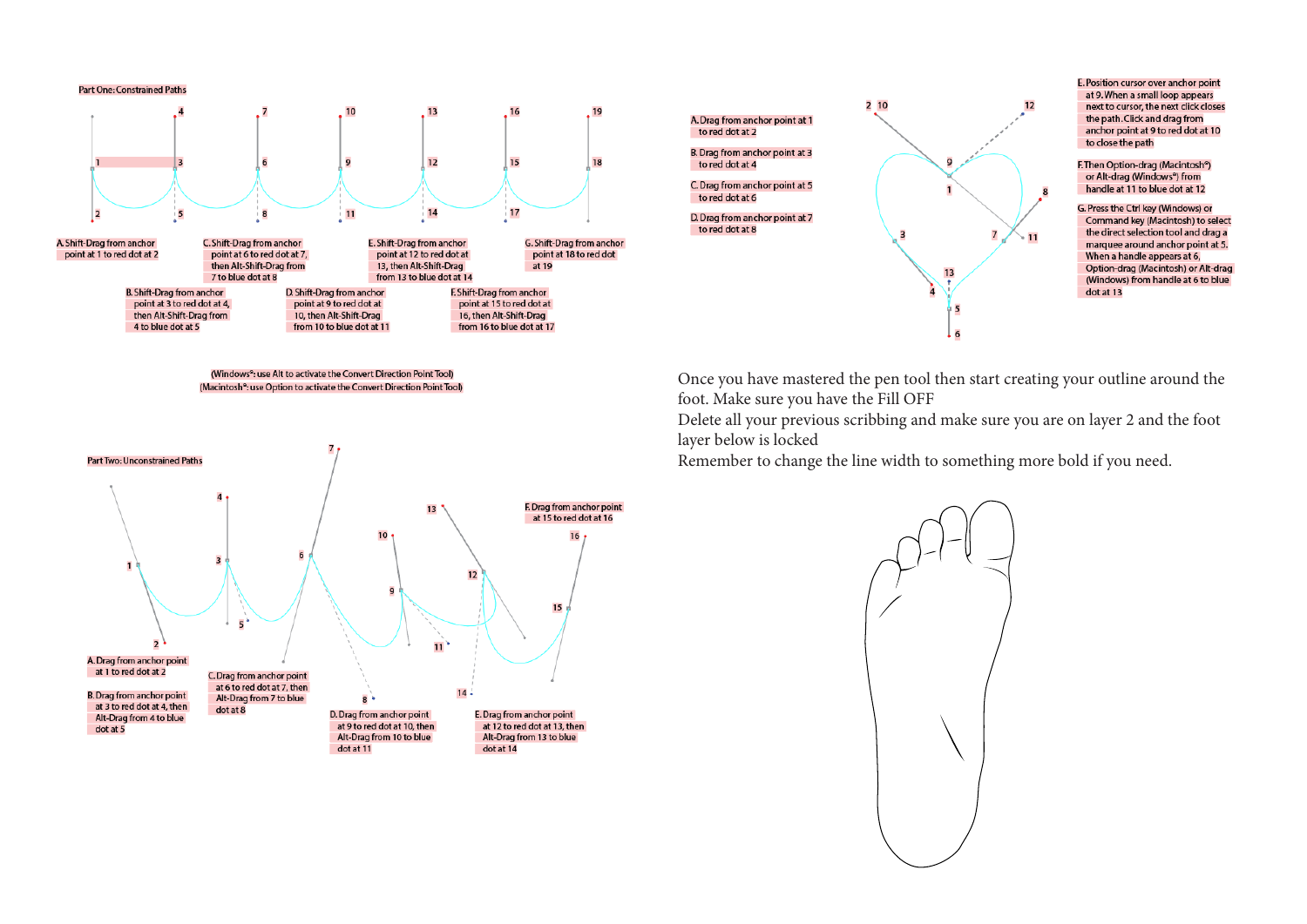Once you have finished your outline, we are going to make it into a fill rather than stroke so we can add more contour and definition

Marquee select all of your outline and then go to Object menu>Path>Outline Stroke

This will change your line to a fill.

Now you can edit the anchor points to create sharper and thicker lines



Create a new layer and place it below the Pen layer. Name it Colour layer

Lock the pen layer so you don't edit it

Now on the Colour layer create your seperate innervation areas. You may look this up on the internet of find a book to help.

Use the Pen tool to outline the area, but turn off stroke colour and just add a fill of what ever colour you like.





Once you are happy with this, you can add white lines to seperate the areas just for extra clarity. Create a new layer above the colour layer Call it White lines

Create the white lines. You can keep these as strokes and there is no need to make them into Outline strokes.

Then create the nerves. Create a new layer. Call it nerves Place it below the white line layer. You will want to create them to be brighter or bolder than the colour layer below. Go back to the colour layer and then to the appearance panel and lower each of their opacity to 50%